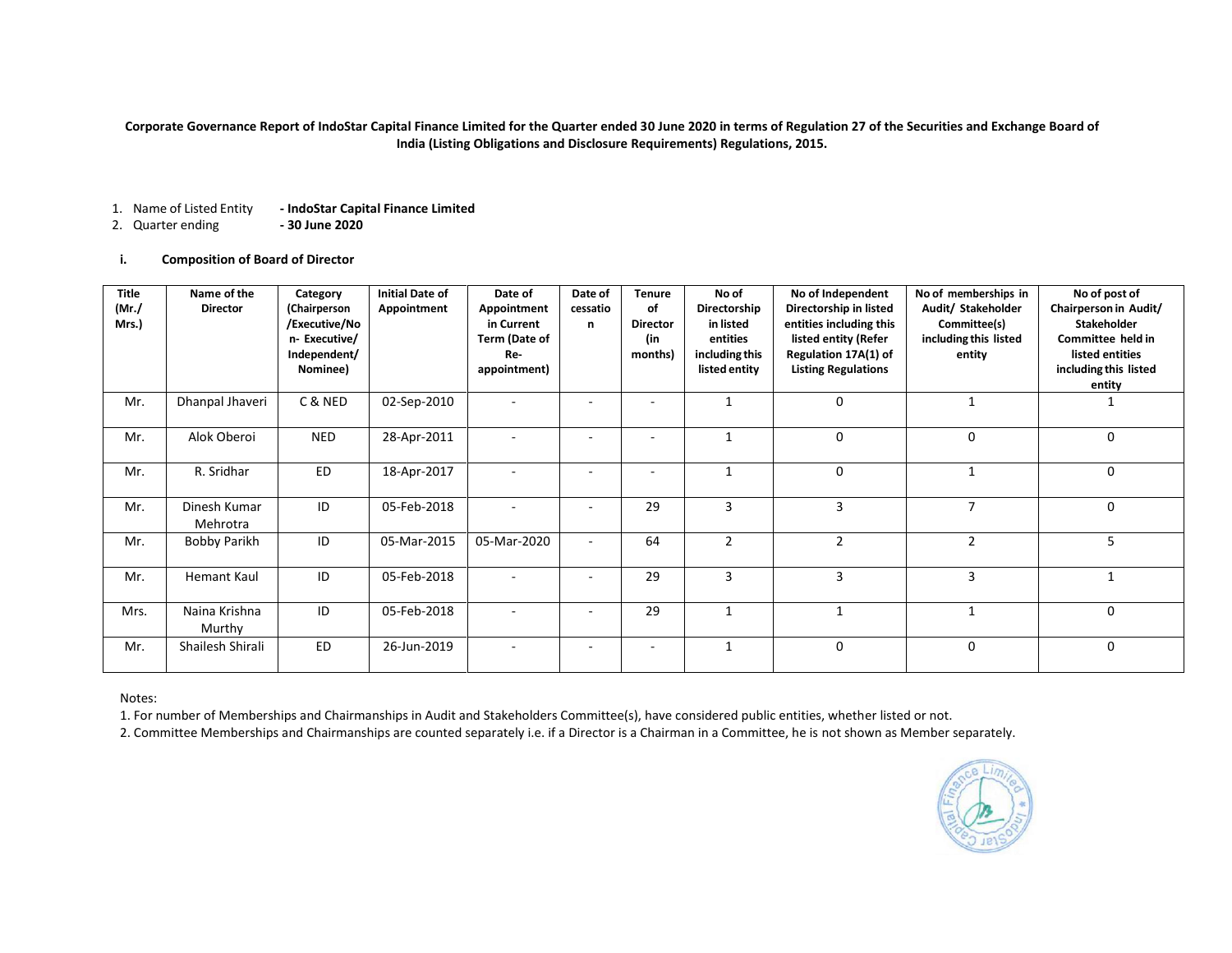## **ii. Composition of Committees**

|     | <b>Audit Committee</b>      |          |                        |                         |                       |  |  |
|-----|-----------------------------|----------|------------------------|-------------------------|-----------------------|--|--|
| Sr. | <b>Name of the Director</b> | Category | Chairperson/Membership | <b>Appointment Date</b> | <b>Cessation Date</b> |  |  |
| No. |                             |          |                        |                         |                       |  |  |
|     | <b>Bobby Parikh</b>         | ID       | Chairperson            | 05-Mar-2015             |                       |  |  |
|     | Dhanpal Jhaveri             | C & NED  | Member                 | 28-Apr-2011             |                       |  |  |
| 3   | Hemant Kaul                 | ID       | Member                 | 05-Feb-2018             |                       |  |  |
| 4   | Naina Krishna Murthy        | ID       | Member                 | 05-Feb-2018             |                       |  |  |

| Sr.<br>No. | <b>Name of the Director</b> | Category   | <b>Chairperson/Membership</b> | <b>Appointment Date</b> | <b>Cessation Date</b> |
|------------|-----------------------------|------------|-------------------------------|-------------------------|-----------------------|
|            | Bobby Parikh                | ID         | Chairperson*                  | 05-Mar-2015             |                       |
| 2          | Alok Oberoi                 | <b>NED</b> | Member                        | 28-Apr-2011             |                       |
| 3          | Dhanpal Jhaveri             | C & NED    | Member                        | 05-May-2015             |                       |
| 4          | Hemant Kaul                 | ID         | Member                        | 05-Feb-2018             |                       |

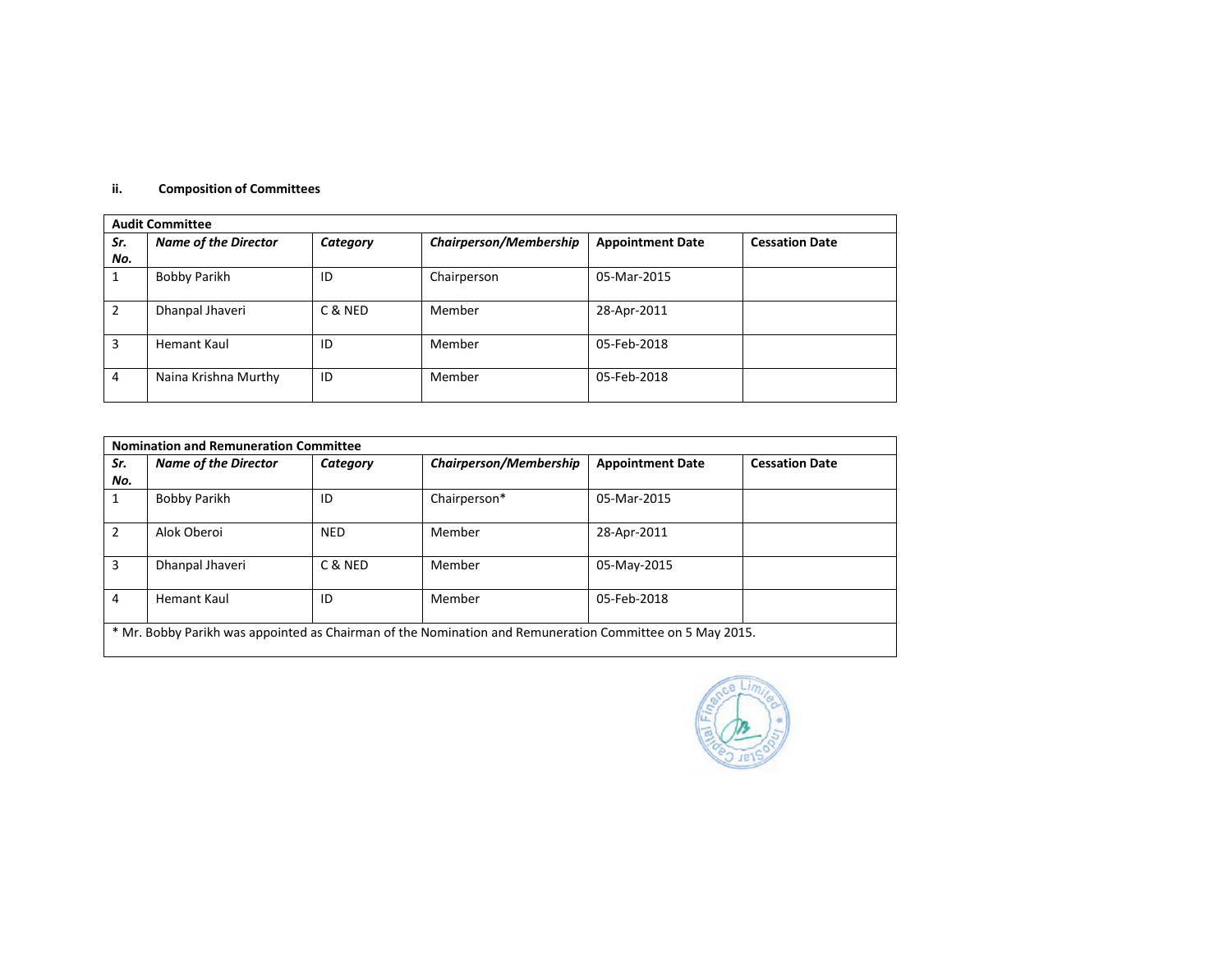|         | <b>Stakeholders Relationship Committee</b> |          |                               |                         |                       |  |  |
|---------|--------------------------------------------|----------|-------------------------------|-------------------------|-----------------------|--|--|
| Sr. No. | <b>Name of the Director</b>                | Category | <b>Chairperson/Membership</b> | <b>Appointment Date</b> | <b>Cessation Date</b> |  |  |
|         | Dhanpal Jhaveri                            | C & NED  | Chairperson                   | 05-Feb-2018             |                       |  |  |
|         | R. Sridhar                                 | ED       | Member                        | 05-Feb-2018             |                       |  |  |
| 3       | Dinesh Kumar Mehrotra                      | ID       | Member                        | 05-Feb-2018             |                       |  |  |
| 4       | Bobby Parikh                               | ID       | Member                        | 05-Feb-2018             |                       |  |  |

| <b>Risk Management Committee</b> |                             |          |                               |                         |                       |  |
|----------------------------------|-----------------------------|----------|-------------------------------|-------------------------|-----------------------|--|
| Sr. No.                          | <b>Name of the Director</b> | Category | <b>Chairperson/Membership</b> | <b>Appointment Date</b> | <b>Cessation Date</b> |  |
|                                  | Dinesh Kumar Mehrotra       | ID       | Chairperson                   | 05-Feb-2018             |                       |  |
| $\overline{2}$                   | Hemant Kaul                 | ID       | Member                        | 05-Feb-2018             |                       |  |
| 3                                | R. Sridhar                  | ED       | Member                        | 05-Feb-2018             |                       |  |
| 4                                | Amol Joshi                  | Member   | Member                        | 08-Aug-2019             |                       |  |
| 5                                | Prashant Joshi              | Member   | Member                        | 10-Aug-2018             |                       |  |

| <b>Corporate Social Responsibility Committee</b> |                             |          |                        |                         |                       |  |
|--------------------------------------------------|-----------------------------|----------|------------------------|-------------------------|-----------------------|--|
| Sr. No.                                          | <b>Name of the Director</b> | Category | Chairperson/Membership | <b>Appointment Date</b> | <b>Cessation Date</b> |  |
|                                                  | Dinesh Kumar Mehrotra       | ID       | Chairperson            | 05-Feb-2018             |                       |  |
| 2                                                | Dhanpal Jhaveri             | C & NED  | Member                 | 12-Nov-2014             |                       |  |
|                                                  | R. Sridhar                  | ED       | Member                 | 18-Apr-2017             |                       |  |
| 4                                                | Naina Krishna Murthy        | ID       | Member                 | 05-Feb-2018             |                       |  |

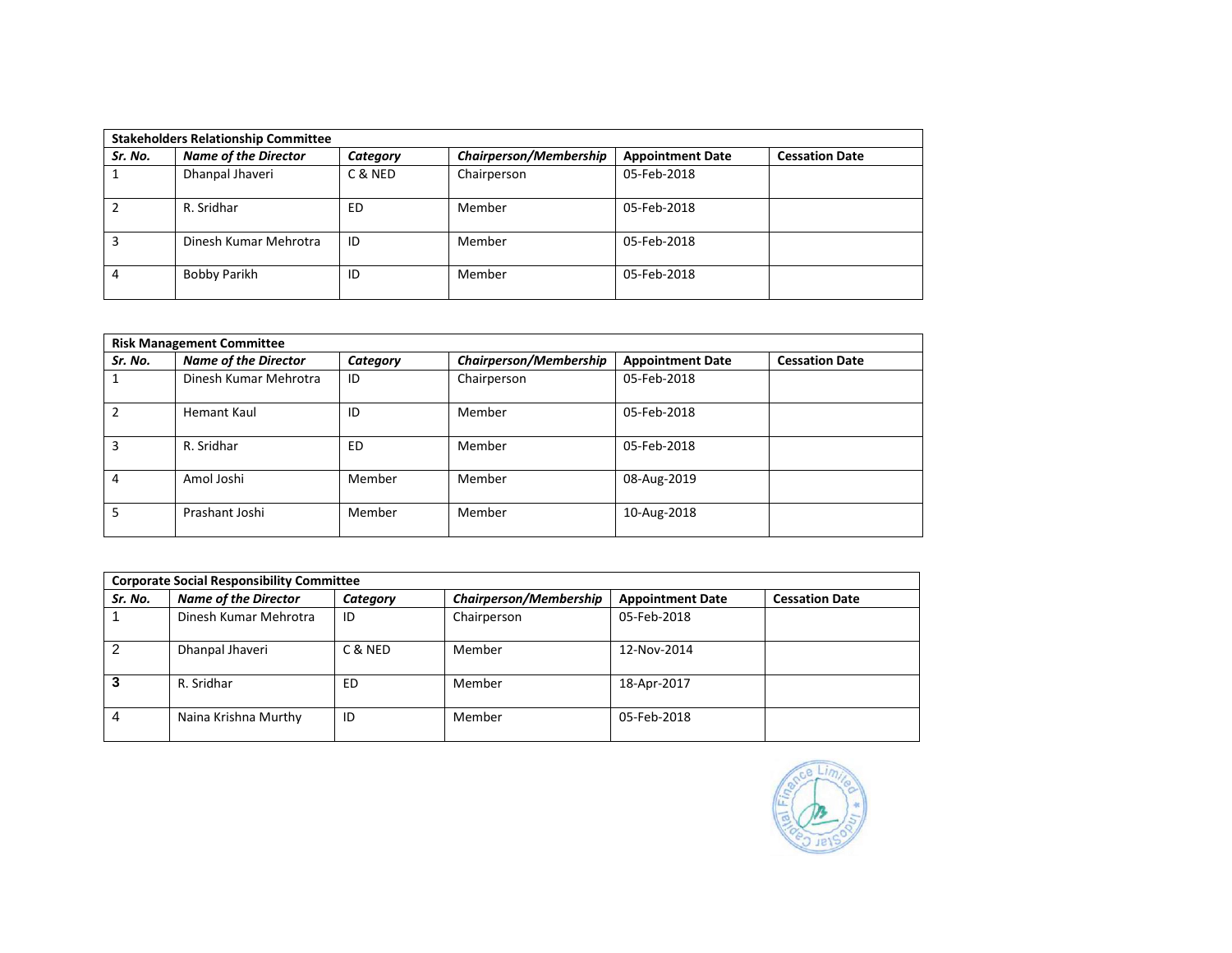# iii. **Meeting of Board of Directors**

| Sr | Date(s) of meeting (if any)<br>in the previous quarter | Date(s) of meeting (if any) in<br>the current quarter | Maximum gap between any two<br>consecutive (in number of days) | Whether requirement of<br>Quorum met (Yes/No) |
|----|--------------------------------------------------------|-------------------------------------------------------|----------------------------------------------------------------|-----------------------------------------------|
|    | 31-Jan -2020                                           | -                                                     |                                                                | Yes                                           |
|    | 06-Feb-2020                                            | -                                                     |                                                                | Yes                                           |
|    |                                                        | 17-Jun-2020                                           | 131                                                            | Yes                                           |

## iv. **Meeting of Committees**

| Sr. | Name of the<br><b>Committee</b> | Date(s) of meeting (if<br>any) in the previous<br>quarter | Date(s) of meeting (if<br>any) in the current<br>quarter | Maximum gap<br>between any two<br>consecutive (in<br>number of days) | Whether<br>requirement of<br>Quorum met<br>(Yes/No) |
|-----|---------------------------------|-----------------------------------------------------------|----------------------------------------------------------|----------------------------------------------------------------------|-----------------------------------------------------|
|     | Audit<br>Committee              | 31-Jan -2020                                              |                                                          |                                                                      | Yes                                                 |
|     |                                 | 06-Feb-2020                                               |                                                          | 5                                                                    | Yes                                                 |
|     |                                 |                                                           | 17-Jun-2020                                              | 131                                                                  | Yes                                                 |

## v. **Related Party Transactions**

| Sr | <b>Subject</b>                                                                                            | Compliance status (Yes/No/NA) |
|----|-----------------------------------------------------------------------------------------------------------|-------------------------------|
|    | Whether prior approval of audit committee obtained                                                        | Yes                           |
|    | Whether shareholder approval obtained for material RPT                                                    | Not Applicable                |
|    | Whether details of RPT entered into pursuant to omnibus approval have been<br>reviewed by Audit Committee | Yes                           |